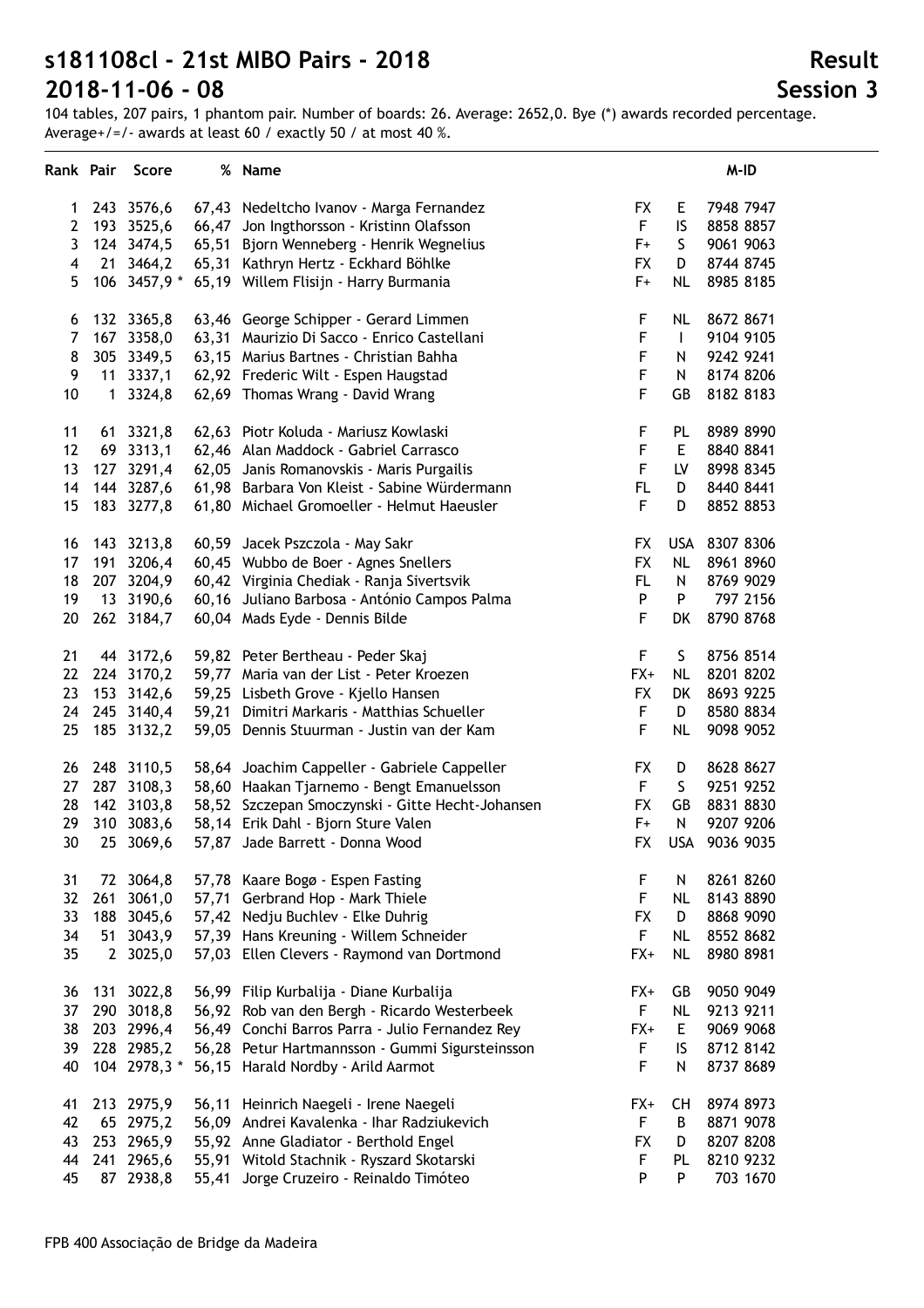104 tables, 207 pairs, 1 phantom pair. Number of boards: 26. Average: 2652,0. Bye (\*) awards recorded percentage. Average+/=/- awards at least 60 / exactly 50 / at most 40 %.

| Rank Pair |     | Score        | % Name                                                                         |             |            | M-ID      |
|-----------|-----|--------------|--------------------------------------------------------------------------------|-------------|------------|-----------|
| 46        |     | 145 2938,8   | 55,41 Helmut Hoogeveen - Hans Metselaar                                        | F+          | NL.        | 8904 8738 |
| 47        |     | 83 2921,8    | 55,09 Han Bégas - Lucia Grosmann                                               | $FX+$       | <b>NL</b>  | 8681 8680 |
| 48        |     | 304 2917,0   | 55,00 Per-Inge Helmertz - Daniel Gustafsson                                    | F           | <b>SS</b>  | 9240 9239 |
| 49        |     | 122 2909,6   | 54,86 Svein Erik Dahl - Alan Scott                                             | F+          |            | 8500 9089 |
| 50        |     | 204 2905,6   | 54,78 Susan Woodcock - Stuart Clarke                                           | F+          | GB         | 8992 8995 |
|           |     |              |                                                                                |             |            |           |
| 51        |     | 225 2903,4   | 54,74 Henrik Iversen - Lotte Skaanning                                         | <b>FX</b>   | DK         | 8859 8716 |
| 52        |     | 209 2903,4   | 54,74 João Fanha - Pedro Morbey                                                | P           | P          | 982 1480  |
| 53        |     | 63 2899,6    | 54,67 Thordur Sigurdsson - Gisli Thorarinsson                                  | FX+         | IS.        | 8701 8694 |
| 54        |     | 249 2892,5   | 54,53 Floris Vlaanderen - Joana Gonçalves Bettencourt Ribeiro                  | X           |            | 3171 2719 |
| 55        |     | 41 2888,6    | 54,46 René Stienen - Elly Schippers                                            | <b>FX</b>   | <b>NL</b>  | 9092 9093 |
| 56        |     | 289 2888,5   | 54,46 Lars Arthur Johansen - Aasmund Forfot                                    | F           | N          | 9253 9255 |
| 57        |     | 30 2881,6    | 54,33 John Herland - John Vaage                                                | $\mathsf F$ | Ν          | 8392 8391 |
| 58        |     | 85 2872,4    | 54,16 Nuno Paz - Carlos Luiz                                                   | P           | P          | 816 700   |
| 59        |     | 29 2828,2    | 53,32 Knut Kiste - Tomas Ruth                                                  | F           | N          | 8801 8800 |
| 60        |     | 189 2821,3   | 53,19 Hans van Ommeren - Arjen Salari                                          | F           | <b>NL</b>  | 8879 8450 |
| 61        |     | 45 2820,4    | 53,18 Ralf Schlotmann - Claus Daehr                                            | $\mathsf F$ | D          | 8570 8572 |
| 62        |     | 182 2818,6   | 53,14 Ronald Halkes - Loes Janssen                                             | <b>FX</b>   | <b>NL</b>  | 8446 8381 |
| 63        |     | 26 2817,3    | 53,12 Stefania Sigurbjorndottir - Maria Bender                                 | FL.         | IS.        | 8402 8760 |
| 64        |     | 206 2814,4   | 53,06 Janine van Ipenburg - Toine van Hoof                                     | FX+         | <b>NL</b>  | 8453 8452 |
| 65        |     | 161 2812,4   | 53,02 Svein Harald Risness - Egil Hansen                                       | $F+$        | N          | 9203 8804 |
|           |     |              |                                                                                |             |            |           |
| 66        |     | 66 2810,8    | 52,99 Bonnie Clementsson - Jan Clementsson                                     | $FX+$       |            | 9245 9246 |
| 67        |     | 293 2810,7   | 52,99 Jaceck Dmowski - Tomasz Paluchowski                                      | F           | PL         | 8272 8273 |
| 68        |     | 309 2787,7   | 52,56 Sverre Aal - Tor E Grude                                                 | $\mathsf F$ | N          | 9229 9233 |
| 69        |     | 285 2787,2   | 52,55 Witold Tomaszek - Ewa Miszewska                                          | <b>FX</b>   | PL         | 8636 8641 |
| 70        |     | 150 2780,6   | 52,42 Erik Eriksen - Finn Fyllingslid                                          | $\mathsf F$ | N          | 8983 8984 |
| 71        |     | 62 2779,0    | 52,39 Anne-Marie van den Berg - Jaap van den Berg                              | FX+         | NL.        | 8240 8188 |
| 72        |     | 250 2777,4   | 52,36 Hans van der Heijde - John Linse                                         | F+          | <b>NL</b>  | 8986 8134 |
| 73        |     | 231 2773,6   | 52,29 Tommy Bergdahl - Peter Görnandt                                          | F           | S          | 9062 8271 |
| 74        |     | 47 2771,3    | 52,25 Trudy van den Bichelaer - Robert van den Bichelaer                       | $FX+$       | <b>NL</b>  | 8325 8326 |
| 75        |     | 205 2757,5   | 51,99 Rosaline Barendregt - Yngve Lamo                                         | <b>FX</b>   | Ν          | 2880 8092 |
| 76        |     | 24 2755,7    | 51,95 Ricardo Fernandes - Filipe Gonçalves                                     | P           | <b>MDR</b> | 696 1996  |
| 77        | 271 | 2751,0       | 51,87 Sveinn R Eiriksson - Magnus Magnusson                                    | $\mathsf F$ | IS         | 8710 8230 |
| 78        | 149 | 2749,4       | 51,84 João Vide Barbosa - Paulo Courteilles Sarmento                           | P           | P          | 2327 1640 |
| 79        |     | 168 2744,0   | 51,73 Pedro Morgado - Luís M Silva                                             | P           | <b>MDR</b> | 2062 2704 |
| 80        |     | 141 2743,5   | 51,73 Frances Loughridge - David Burn                                          | $FX+$       | GB         | 8265 8266 |
| 81        |     | 112 2740,2 * | 51,66 Françoise Ingelbert - Michel Ingelbert                                   | FX+         | F          | 8495 8496 |
| 82        |     | 166 2740,2   | 51,66 Hans Klarenbeek - Marcel Winkel                                          | F           | <b>NL</b>  | 8975 8749 |
| 83        |     | 103 2738,3 * | 51,63 Yordan Valkanov - Veselin Velischkov                                     | $\mathsf F$ | A          | 9079 9080 |
| 84        |     | 164 2730,2   | 51,47 Magnus Asgrimsson - Thorsteinn Bergsson                                  | $\mathsf F$ | IS         | 8407 8409 |
| 85        |     | 233 2726,0   | 51,40 José Carlos Henriques - Rui Pinto                                        | $P+$        | P          | 508 120   |
| 86        |     | 64 2723,2    |                                                                                | $FL+$       | IS         | 9045 9044 |
| 87        |     | 128 2722,8   | 51,34 Ragna Briem - Toranna Palsdottir<br>51,33 Nick Woodcock - Susan Fjortoft | $FX+$       | GB         | 8993 8994 |
| 88        |     | 10 2717,0    | 51,22 Lasse Utter - Marja Tulonen                                              | $FX+$       | <b>FIN</b> | 9057 9058 |
| 89        |     | 133 2712,6   | 51,14 Henning Ostergaard - Niels S Zeeberg                                     | F           | <b>NL</b>  | 8866 9217 |
| 90        |     | 5 2697,6     | 50,86 Michael Pauly - Mirjam Abraham                                           | <b>FX</b>   | D          | 8161 8456 |
|           |     |              |                                                                                |             |            |           |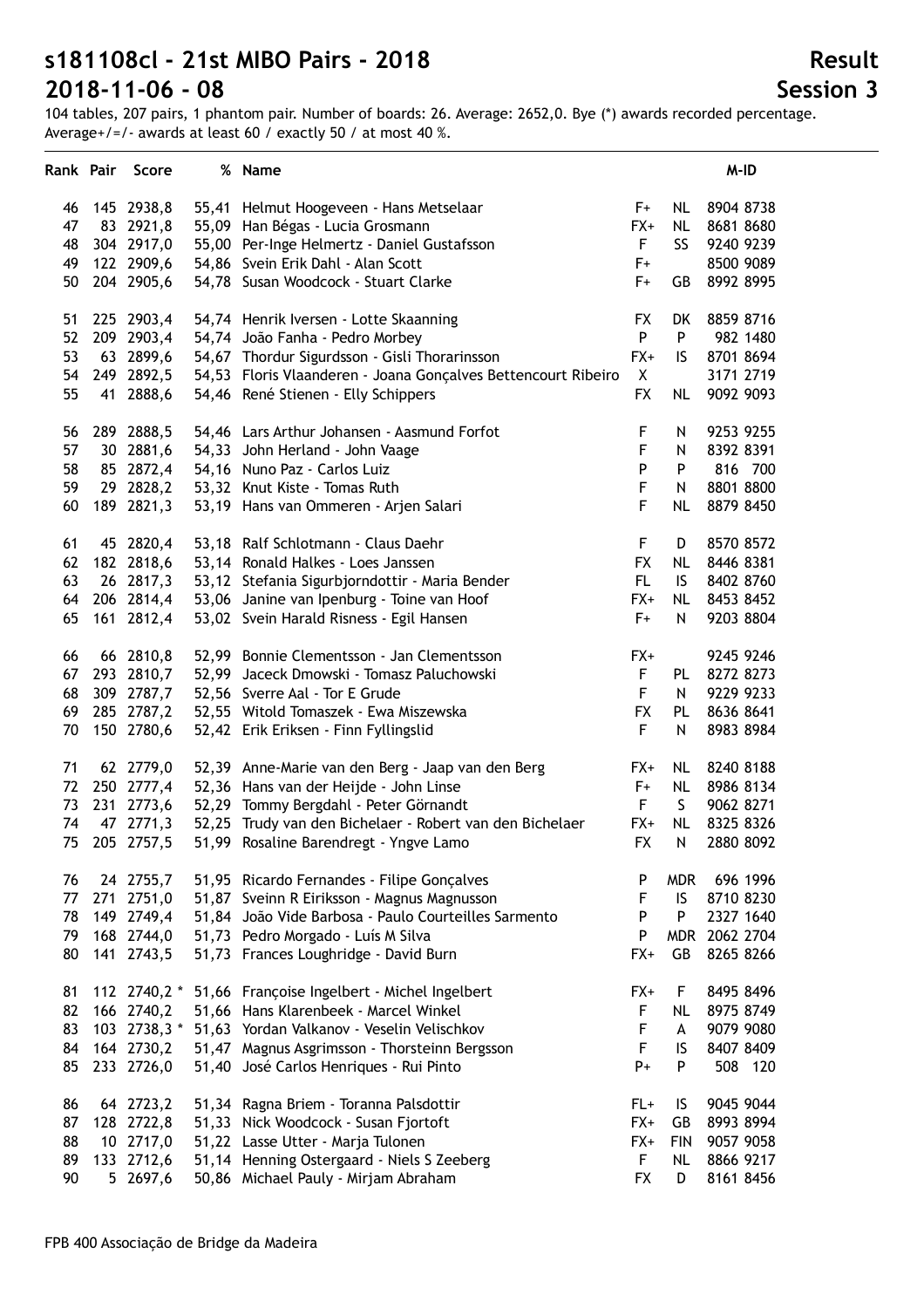104 tables, 207 pairs, 1 phantom pair. Number of boards: 26. Average: 2652,0. Bye (\*) awards recorded percentage. Average+/=/- awards at least 60 / exactly 50 / at most 40 %.

| Rank Pair |     | Score        | % Name                                              |           |              | M-ID          |
|-----------|-----|--------------|-----------------------------------------------------|-----------|--------------|---------------|
| 91        |     | 171 2697,0   | 50,85 Hanneke Kreijns - Ans Abel                    | FL        | NL           | 9051 7923     |
| 92        |     | 108 2696,5 * | 50,84 Nuno D Martins - Fábio Fernandes              | P         | <b>MDR</b>   | 2678 2890     |
| 93        |     | 308 2691,8   | 50,75 Gunnleiv Grude - Marian Grude                 | <b>FX</b> | N            | 9123 9122     |
| 94        |     | 12 2688,9    | 50,70 Gabriel Gislason - Gisli Steingrimsson        | F.        | IS           | 8763 8764     |
| 95        |     | 107 2686,9 * | 50,66 Pieter van Engen - Virginie van Engen         | $FX+$     | <b>NL</b>    | 8807 8806     |
| 96        |     | 251 2682,0   | 50,57 Eduardo Fernandes - Frederico Teixeira        | P         |              | MDR 2829 2394 |
| 97        |     | 43 2681,8    | 50,56 Halldór Thorvaldsson - Hulda Hjalmarsdóttir   | <b>FX</b> | IS           | 8138 8324     |
| 98        |     | 223 2676,7   | 50,47 Paula De Lorenzo - Jordi Sabaté               | <b>FX</b> | E            | 7945 7946     |
| 99        |     | 264 2676,2   | 50,46 Ingrid Ledertoug - Lisbeth Smed               | FL.       | DK           | 8216 8215     |
| 100       |     | 270 2673,2   | 50,40 Tyge Fogh - Birgitte Rønn                     | $F+$      | DK           | 8598 8991     |
| 101       |     | 130 2672,2   | 50,38 Stefan Gardarsson - Gunnar Thordarson         | F+        | IS.          | 9096 8711     |
| 102       |     | 169 2665,2   | 50,25 Rosemary Shaw - Katherine Field               | FL+       | <b>USA</b>   | 8773 9072     |
| 103       |     | 105 2664,1 * | 50,23 Frederic Boldt - Paul Grünke                  | F         | D            | 9032 9033     |
| 104       |     | 273 2660,4   | 50,16 Viorel Micescu - Mihnea Adrian Nedelcu        | <b>FX</b> | <b>RO</b>    | 8997 8996     |
| 105       |     | 71 2653,1    | 50,02 Bruno Neves - Robert Snapper                  | P         | P            | 2685 775      |
| 106       |     | 129 2648,7   | 49,94 Yael Topiol - Hans Vergoed                    | <b>FX</b> | <b>NL</b>    | 8157 9054     |
| 107       |     | 70 2643,6    | 49,84 Dennis Kruis - Tim Heeres                     | F.        | <b>NL</b>    | 8614 8977     |
| 108       |     | 4 2641,8     | 49,81 Barbara Ames - Diane Alexander                | FL.       |              | USA 9074 9075 |
| 109       |     | 48 2637,5    | 49,73 Andreas Babsch - Ingrid Picheler              | <b>FX</b> | A            | 8947 8602     |
| 110       |     | 46 2634,6    | 49,67 Sophie Leroux - Francis Gouffé                | $FX+$     | F            | 3722 3723     |
| 111       |     | 28 2632,2    | 49,63 Miguel Sarmento - Isabel Sarmento             | PX+       | P            | 1562 3018     |
| 112       |     | 212 2631,4   | 49,61 Douglas Rotchell - Dave Blackman              | F+        | <b>BDS</b>   | 9083 9085     |
| 113       |     | 81 2628,1    | 49,55 Andrejs Timofejevs - Ivars Zarumba            | F         | LV           | 9060 9059     |
| 114       |     | 184 2626,8   | 49,52 Hans Arne Forseth - Haldis Guttormsen         | F         | $\mathsf{N}$ | 8783 8788     |
| 115       |     | 52 2625,1    | 49,49 Ibrahim Al-Qattan - Nabil Al-Hussini          | F         |              | KWT 9118 9038 |
| 116       |     | 162 2622,3   | 49,44 Vigfus Vigfusson - Johanna Gisladottir        | F+        | IS           | 9110 9111     |
| 117       |     | 92 2620,8    | 49,41 Harpa Fold Ingolfsdottir - Sigthrudur Blondal | FL.       | IS           | 8782 8379     |
| 118       |     | 307 2614,4   | 49,29 Aris Verburgh - Louk Herber                   | F         | <b>NL</b>    | 9250 9249     |
| 119       |     | 306 2610,8   | 49,22 Margarida Machado - António Peixoto           | PX        | P            | 3236 2910     |
| 120       | 73  | 2605,0       | 49,11 Seppo Siemi - Jan de Winter                   | $+$       |              | 9026 8353     |
| 121       |     | 246 2603,7   | 49,09 Francisco Russo - Rita Russo                  | <b>PX</b> | P            | 2804 2803     |
| 122       |     | 272 2599,8   | 49,02 Hennie de Paauw - Joost Snoeck                | F         | <b>NL</b>    | 9099 8678     |
| 123       |     | 292 2598,4   | 48,99 Mette Sand - Sonja Bech                       | FL.       | DK           | 8706 8705     |
| 124       |     | 7 2582,6     | 48,69 Bader Alrefae - Saud Altatan                  | F         |              | KWT 9041 9037 |
| 125       |     | 242 2568,2   | 48,42 Igor Kravchenko - Alexander Nekhoroshev       | F         | B            | 8372 8972     |
| 126       |     | 201 2567,2   | 48,40 Frank-Christian Otto - Anne Heyl              | <b>FX</b> | D            | 8337 8336     |
| 127       | 88  | 2565,8       | 48,37 Gudlaugur Sveinsson - Erlendur Jonsson        | F         | IS           | 9027 9028     |
| 128       | 148 | 2563,8       | 48,34 Torben Dalsgaard - Annie Dalsgaard            | <b>FX</b> | DK           | 9082 9081     |
| 129       |     | 252 2553,2   | 48,14 Gunnlaugur Saevarsson - Valgard Blondal       | F         | IS.          | 9112 8587     |
| 130       |     | 284 2545,2   | 47,99 Francisco Pereira Gonçalves - Mariana Leitão  | PX        | P            | 2298 2861     |
| 131       |     | 232 2543,6   | 47,96 Halldor Svanbergsson - Valur Sigurdsson       | F         | IS           | 8835 8588     |
| 132       |     | 263 2542,0   | 47,93 Karl Gretar Karlsson - Reynir Karlsson        | F         | IS           | 8338 9025     |
| 133       |     | 42 2532,2    | 47,74 Renate Hansen - Aleksey Dimitrov              | <b>FX</b> | A            | 8725 8262     |
| 134       |     | 89 2530,5    | 47,71 David Ludviksson - Emma Axelsdottir           | $FX+$     | IS           | 8699 8700     |
| 135       |     | 90 2530,0    | 47,70 Johann Stefansson - Thorvaldur Palmason       | $F+$      | IS           | 8423 8424     |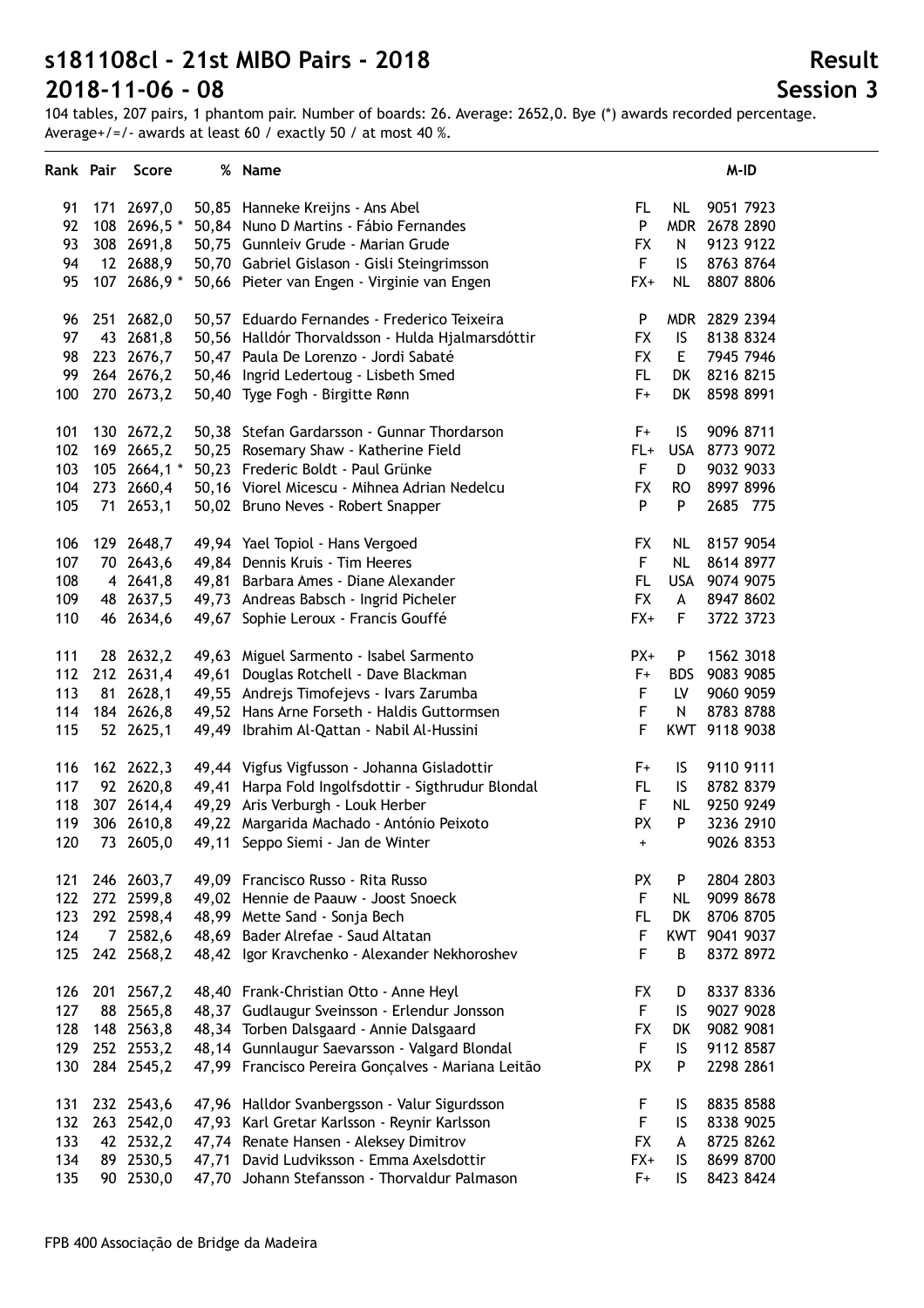104 tables, 207 pairs, 1 phantom pair. Number of boards: 26. Average: 2652,0. Bye (\*) awards recorded percentage. Average+/=/- awards at least 60 / exactly 50 / at most 40 %.

|     |     | Rank Pair Score |       | % Name                                                 |             |              | M-ID          |
|-----|-----|-----------------|-------|--------------------------------------------------------|-------------|--------------|---------------|
| 136 |     | 267 2514,6      |       | 47,41 Vigdis Sigurjonsdottir - Elisabet Steinarsdottir | FL+         | IS.          | 9108 9109     |
| 137 |     | 33 2513,7       |       | 47,39 Adalsteinn Jörgensen - Svala K Palsdottir        | <b>FX</b>   | IS           | 8322 8796     |
| 138 |     | 226 2512,5      |       | 47,37 Jutta Bartley - Gareth Bartley                   | FX+         | D            | 8794 8795     |
| 139 |     |                 |       | 111 2507,2 * 47,27 Renee Verdegaal - Anne Schoonen     | FL.         | <b>NL</b>    | 8891 8331     |
| 140 |     | 125 2503,1      |       | 47,19 Unnar Gudmundsson - Kristín Óskarsdóttir         | <b>FX</b>   | IS           | 8330 8329     |
| 141 |     | 27 2501,9       |       | 47,17 Aleksandra Mierzwa - Patrick Bocken              | <b>FX</b>   | B            | 9115 9116     |
| 142 |     | 8 2499,0        |       | 47,12 Birgitte Stephensen - Henrik Stephensen          | <b>FX</b>   | DK           | 9064 9065     |
| 143 |     | 101 2496,5 *    |       | 47,07 Sigurdur Olafsson - Jon Siglryysson              | $F+$        | IS.          | 8226 8227     |
| 144 |     | 227 2495,4      |       | 47,05 Betty Speelman - Carla van Rooijen               | FL.         | <b>NL</b>    | 8615 9214     |
| 145 |     | 247 2484,2      |       | 46,84 Alexis Logothetis - Daniele Logothetis-Simon     | $FX+$       | F            | 8729 8728     |
| 146 |     | 208 2481,0      |       | 46,78 Frits Gootjes - Tineke Poland                    | F+          | <b>NL</b>    | 8632 8633     |
| 147 |     | 281 2477,0      |       | 46,70 Lena Leszczynska - Piotr Ilczuk                  | <b>FX</b>   | PL           | 8912 8642     |
| 148 |     | 110 2462,4 *    |       | 46,43 Patrick Goor - Petra Erne                        | <b>FX</b>   | <b>NL</b>    | 8976 8385     |
| 149 |     | 170 2458,4      |       | 46,35 Anne-Lill Hellemann - Rolf Tolle                 | $FX+$       | N            | 8811 8810     |
| 150 |     | 186 2439,2      |       | 45,99 Gerwin Middelkoop - Pim Vermeulen                | F           | <b>NL</b>    | 8899 9237     |
| 151 |     | 244 2434,7      |       | 45,90 Francisco M Costa - João Fatal                   | P           | P            | 2200 2280     |
| 152 |     | 187 2433,2      |       | 45,87 José Macedo - João Machado                       | $P+$        | <b>MDR</b>   | 1998 2060     |
| 153 |     | 23 2430,1       |       | 45,82 Skoki Velh - Gelsead Vegard                      | $\mathsf F$ | Ν            | 9228 9227     |
| 154 |     | 190 2429,0      |       | 45,80 Maria Ana Jordão - Mané Mendes Almeida           | LP          | P            | 1272 777      |
| 155 |     | 163 2427,0      |       | 45,76 Gudny Gudjonsdottir - Jon Hjaltason              | $FX+$       | IS           | 8774 9046     |
| 156 |     | 6 2426,2        |       | 45,74 Marco ter Laare - Linda Molle                    | <b>FX</b>   | N            | 8613 8612     |
| 157 |     | 311 2424,4      |       | 45,71 Hilde Vollan - Hege Marie Salseng                | FL.         | N            | 8585 9260     |
| 158 |     | 102 2423,0 *    |       | 45,68 Lisbeth Eide - Arne Andreasen                    | $FX+$       | N            | 8772 8525     |
| 159 |     | 181 2422,6      |       | 45,68 Mara Vogt - Sabine Neitzel                       | F           | D            | 8999 9000     |
| 160 |     | 146 2393,5      |       | 45,13 José Pereira Sousa - Pedro Nunes                 | P           | P            | 917 2118      |
| 161 |     | 303 2388,0      |       | 45,02 Edie van Os - Mike Reuser                        | F+          | <b>NL</b>    | 9113 8352     |
| 162 |     | 282 2387,0      |       | 45,00 Anne Abraham - Henrik Norman                     | <b>FX</b>   | DK           | 9221 9220     |
| 163 |     | 269 2378,7      |       | 44,85 Peter Basse - Simon Ortmann                      | F+          | DK           | 8576 8577     |
| 164 |     | 93 2370,1       |       | 44,68 Abdulaziz Aldashti - Khalid Alobaidi             | F           |              | KWT 9201 9117 |
| 165 |     | 211 2366,4      |       | 44,61 Christina Klemmensen - Thomas Gustafsson         | <b>FX</b>   | DK           | 8149 9067     |
| 166 |     | 312 2332,2      |       | 43,97 João Amaral - Ricardo Pereira                    | P           | P            | 3102 3798     |
| 167 |     | 3 2331,6        |       | 43,96 Mike Bell - Timothy Leslie                       | $\mathsf F$ | GB           | 9226 9102     |
| 168 |     | 288 2326,8      |       | 43,87 Inge Beate Austlid - Johan Skattum               | F           | N            | 9257 8824     |
| 169 |     | 31 2322,2       |       | 43,78 Annalisa Marcja Fasano - Carlo Stragliati        | $FX+$       | $\mathbf{I}$ | 9076 9073     |
| 170 |     | 147 2317,2      |       | 43,69 Sigurjóna Björgvinsdóttir - Gunnar Guðmundsson   | FX+         | IS           | 8978 8979     |
| 171 |     | 283 2313,0      | 43.61 | Alexandre Rodrigues - Bruno Macedo                     | P           |              | MDR 2379 2709 |
| 172 |     | 302 2309,4      |       | 43,54 Kristin Andrewsdottir - Ingibjorg Gudmundsdottir | $FL+$       | IS           | 8982 8323     |
| 173 |     | 126 2286,8      |       | 43,11 Gudmundur Johannsson - Hrafnildur Skuladottir    | $FX+$       | IS           | 8731 8730     |
| 174 |     | 221 2278,8      | 42,96 | John Freitas - Bianca Baracchi                         | PX+         |              | MDR 2575 3891 |
| 175 |     | 301 2275,2      | 42,90 | Jürgen Rinderspacher - Marianne Sery                   | <b>FX</b>   | D            | 8147 8148     |
| 176 |     | 49 2262,6       |       | 42,66 Camilla Flensted-Jensen - Knud Flensted-Jensen   | <b>FX</b>   | DK           | 8213 8214     |
| 177 | 229 | 2255,2          |       | 42,52 João Campos Ferreira - Miguel Sousa Guedes       | P           | P            | 1754 1269     |
| 178 |     | 230 2246,4      | 42,35 | Pirjo Juuri-Oja - Erkki Juuri-Oja                      | $FX+$       | <b>FIN</b>   | 8327 8328     |
| 179 |     | 86 2241,6       | 42,26 | Ingeborg Slikker - Sharon Bong                         | <b>FL</b>   | <b>NL</b>    | 8474 8237     |
| 180 |     | 151 2233,0      |       | 42,10 Rosemarie Roderburg - Sybil Müller-Maubach       | FL+         | D            | 8741 8740     |